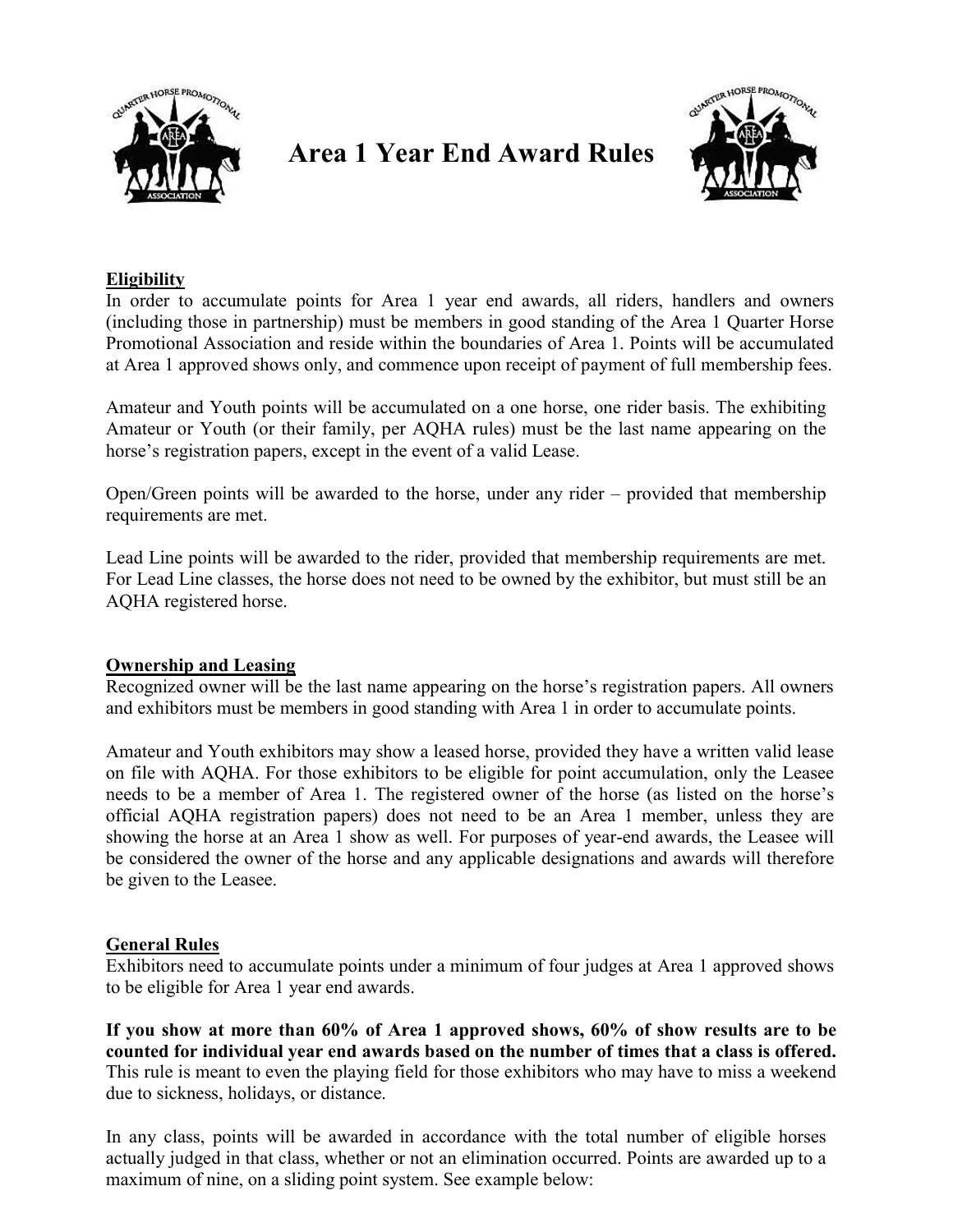| # in           | Place                       |                |   |                |                |                |   |   |   |  |  |
|----------------|-----------------------------|----------------|---|----------------|----------------|----------------|---|---|---|--|--|
| Class          |                             | $\overline{2}$ | 3 | $\overline{4}$ | 5              | 6              | 7 | 8 | 9 |  |  |
| 9 or more      | 9                           | 8              | 7 | 6              | 5              | 4              | 3 | 2 |   |  |  |
| 8              | 8                           | 7              | 6 | 5              | 4              | 3              | 2 |   |   |  |  |
| 7              | $\tau$                      | 6              | 5 | $\overline{4}$ | 3              | $\overline{2}$ |   |   |   |  |  |
| 6              | 6                           | 5              | 4 | 3              | $\overline{2}$ |                |   |   |   |  |  |
| 5              | 5                           | 4              | 3 | 2              |                |                |   |   |   |  |  |
| $\overline{4}$ | 4                           | 3              | 2 |                |                |                |   |   |   |  |  |
| 3              | 3                           | $\overline{2}$ |   |                |                |                |   |   |   |  |  |
| $\overline{2}$ | $\mathcal{D}_{\mathcal{L}}$ |                |   |                |                |                |   |   |   |  |  |
|                |                             |                |   |                |                |                |   |   |   |  |  |

Basis for calculating points in all divisions: Points to be awarded to 9th place

In Grand and Reserve halter classes, the Grand Champion will receive 2 points over the largest point class (excluding weanlings) and the Reserve Champion will receive 1 point over the largest point class.

## Year-End High Point Awards

Area 1 will present an award to both the Grand and Reserve overall High Point winners, and will be awarded in the following categories:

- $\bullet$  High Point Level 1 (Green) Open  $\rightarrow$  all Level 1 (Green) Open classes are eligible to be counted.
- $\bullet$  High Point Open  $\rightarrow$  all Open classes are eligible to be counted. Halter is included as an eligible class, but is not a mandatory class. Any Green classes shown do not count towards High Point Open.
- High Point Level 1 Amateur Walk-Jog/Trot  $\rightarrow$  all Level 1 Amateur Walk-Jog/Trot classes are eligible to be counted.
- $\bullet$  High Point Level 1 Amateur  $\rightarrow$  all Level 1 Amateur classes are eligible to be counted. Any Level 1 Amateur Walk-Jog/Trot classes shown do not count towards High Point Level 1 Amateur.
- High Point Amateur  $\rightarrow$  all Amateur All Ages classes are eligible to be counted. Halter is included as an eligible class, but is not a mandatory class.
- High Point Select Amateur  $\rightarrow$  all Select Amateur classes are eligible to be counted. If any Select Amateur exhibitors show in Amateur Halter, that Halter class is included as an eligible class, but is not a mandatory class. In the event were a class category does not offer a Select division (in example, Western Riding), if the exhibitor shows in the Amateur All Ages division, those points will be counted towards the Select Amateur year-end calculations.
- High Point Level 1 Youth Walk-Jog/Trot  $\rightarrow$  all Level 1 Youth Walk-Jog/Trot classes are eligible to be counted.